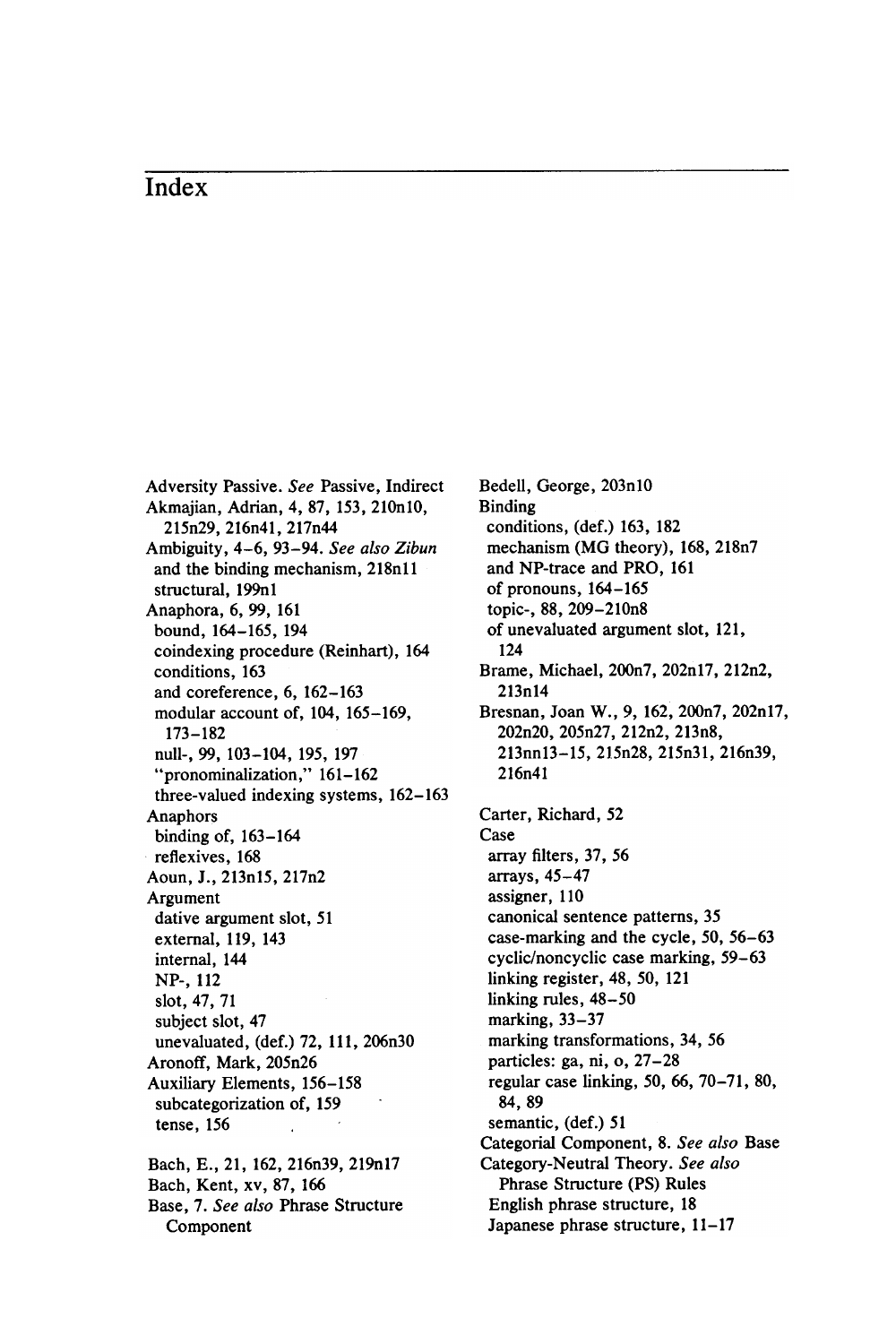Category-Neutral Theory (cont.) ramifications of, 19-24 rules and principles, 18-19 Causative, 25-26, 42-43, 52-54 dative noun phrases in, 30–31 Chomsky, Noam, xvi, 7-11, 19-20, 23 - 24 , 66 , 72 , 109 - 114 , 122 , 132 - 133 , 147, 151-152, 161-162, 182, 186-191, 199nn2-3, 207n7, 200n14, 202nn17-18, 202nn20-21, 212n4, 213n9, 213n12, 214n17, 214n21, 215n31, 216n41, 217nn1-2, 218nn3-5, 219n14, 219n19, 220nn23-25, 221n3 Command, 4, 6 c-command condition, 151, 199n2, 220n24 in construction with, 199n2 kommand, 199n2 precede and command condition, 6-7 Communication, inferential theories of, 166 Communicative Intent, 166-167 Complex Verbs in Japanese, 25-27, 72-74. See also Causative; Passive Configurational/Nonconfigurational, 196 Configurationality Parameter (CP), 221nl Control. See also Evaluation, direct and indirect generalized, 115 "long distance," 214n24 nonobligatory (NOC), 144, 146 object, 118, 127, 143 pragmatic , 150, 186, 188 of PRO, 146 revised, 123, 140 role of, 120 rule of, (def.) 117 subjacency, 122, 188 subject, 118 verb(s) in MG theory, 123, 126, 128 Culicover, Peter, 155-156 Deletion Rules counter equi, 36-37, 62 equi, 36-37, 62 S'-deletion in GB theory, 190 Demers, Richard, 4, 210n10, 215n29 Domain D, 200-201n14, 218n4 Dougherty, Ray, 162

Dresher, B. E., 151, 217n2

Empty Categories. See also "Gaps": NP-trace; PRO indexing of, 219n19 status of, 24, 182-183, 193, 217n1 Empty Cateogory Principle (ECP), (def.) 190 , 191 Evaluation, 48-49, 110. See also Sanctioning, lexical and syntactic and case particles, 71 direct, 82, 84-86, 95, 111, (def.) 117, 140 indirect, 82, 85, (def.) 91, 111, (def.) 117 , 140 nature of, 196 of postpositional phrases, 91-92 procedure, 49 unevaluated argument slot, 72 Evans, Gareth, 104, 162 Exocentric Structures, 8, 9 Extended Standard Theory, 72, 151 status of "scrambling" rules, 21 Farmer, Ann K., 10, 20-21, 23, 49, 52, 54, 56, 60-61, 66, 72, 94, 103-104,<br>173, 180, 193, 195, 200n7, 203n2, . . . *,* . . . *,* . . . *,* . . . *,* . . . . . . . . . . . 203n8, 204nn17-18, 204n20, 205n21, 205n24 . 205nn27 - 28 , 206 - 207n2 . 207 - 208n3 . 209n8 , 211n19 . 215n32 , 218n9, 218nn11-12, 219n13, 221nn1-2 Feature Percolation, 14, 77, 153. See also Node Labeling procedure of, 15 Fiengo, Robert, 151 "Gaps," 23, 187. See also Empty Categories; NP-trace; PRO Gazdar, Gerald, 153, 202n17, 216n42, 217nn46-48 Government, 114, (def.) 189 proper, (def.) 189, 190 Government Binding Theory, 7, 23, 72, 113 - 114 , 133 - 134 , 139 , 189 move  $\alpha$  in, 187–188 S-structure in, 182, 202n21 status of "referential" index in, 182 subcategorization in, 191 Governor as case assigner, 110 c-command requirement, 110 proper, 190 Grammatical Case Linking, 77-78,

80-81. See also Case linking rules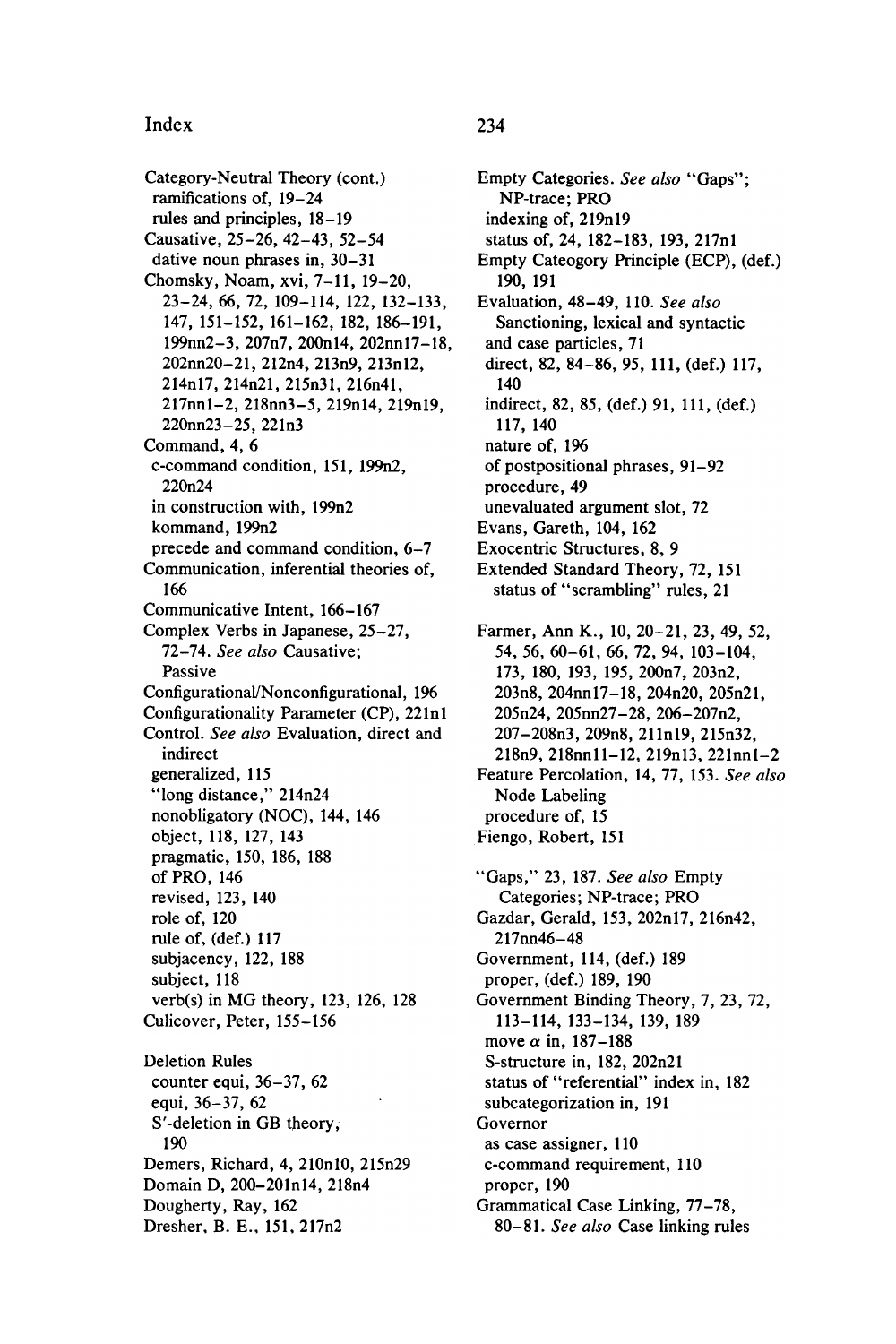Grammatical Relations, consequences of the Category-Neutral theory for, 21 Grinder, J., 214n24 Hale, Kenneth, xvi, 11, 20-21, 32, 52, 54, 60, 65-66, 77, 158, 195, 200nn6-7, 205n27-28, 206n30, 212nn1-3, 213n8, 213n11, 215n32, 217n43, 217n48,  $221nn1 - 3$ Harada, S. I., 32, 35, 65 Harnish, Robert M., xv, 4, 20, 87, 105, 166, 169, 173, 179, 193, 199n1, 210n10, 214n25 , 215n29 , 217n44 , 218nnll - 12 , 219nn13 - 14 Hasegawa, Nobuko, 204n16, 212nn2-3, 212n7 , 214n19 , 215n28 , 216n40 Head. See also X-Bar Theory definition of, 9, 11 Helke, Michael, 162 Hierarchical Structure, 3-7 Higginbotham, James, 193 Hinds, J., 203n2 Hornstein, Norbert, 151-152, 217n2 Howard, I., 38, 39, 40, 42, 44, 45, 93, 203n2, 203n15 Huang, James, 193 Imperative, 169 Index, 182. See also Evaluation; Binding Infinitival Complements, 154 INFL, 110, 132, 212n5 Inoue, K., 32, 63, 100-101, 204n16, 210 - 211n15 Interpretation literal and direct, xv, 87 nonliteral, 101 of passive, 124 of unevaluated argument slots, 116 Iwakura, K., 213n15 Jackendoff, Ray, 9-10, 152, 162, 200nn4-5, 219n17 Jacobson, P., 216n39 Jaeggli, Osvaldo, 20, 189, 202n18, 202n20 . 205n25 . 217n2 . 221n26 Kaplan, R., 215n31 Kimball, J., 214n24 Kitagawa, Chisato, 63, 84, 87–88, 93, 96, 195 , 203n2 , 203nll , 205n24 , 209n5 , 209 - 210n8 , 211n17 , 215n37 Klima, E. S., 161, 199n2

Koster, J., 163, 202n17, 213n14 Kuno, Susumo, 21-22, 28-35, 38-40, 42 , 44 - 45 , 56 - 57 , 59 - 64 , 67 - 68 , 72 , 88 , 98 - 99 , 200n13 , 203n14 Kuroda, S.-Y., 27, 32-33, 35-37, 42, 44 - 45 , 49 , 56 , 61 , 63 , 72 , 202n16 Lakoff, George, 162 Langacker, R., 6, 161 Language, Theory of. See Language System Language System, xv, 87, 161, 165 Lasnik, Howard, 162, 181, 199n2, 218n5, 219n15 Lees, R. B., 161 Lekach, A. F., 76 Lexical Insertion context-free, 13, 18, 77-78 matching format,  $7-8$ substitution format,  $7-8$ as a transformation, 13 Lexical Item idiosyncratic properties of, 71 role of, 12 subcategorization frames, 10 Lexicon, 71 " permanent," 54 Lexicosyntactic Rules, 111, 115-116, 122, 129, 139. See also Evaluation, direct and indirect Lieber, Rochelle, 205n26 Linking. See also Case linking rules register, 121 McCawley, James, 199n1 McCawley, N., 29 McCloskey, J., 152 Marantz, Alec, 9, 152, 200n9, 205n27, 206nl , 210nI3 Martin, S. E., 33 May, Robert, 163, 202n17, 213n14 Mikami, Akira, 63 Minimal Governing Category, 168, 218n7, 221n26 Miyagawa, Shigeru, 72, 204n16 Modular Grammar (MG) analogue to PRO and NP-trace, 113, 115 assumptions of, 20, 76, 116, 160, 173 consequences of, 132-133 move  $\alpha$  relation in, 187 NP-movement in, 115, 146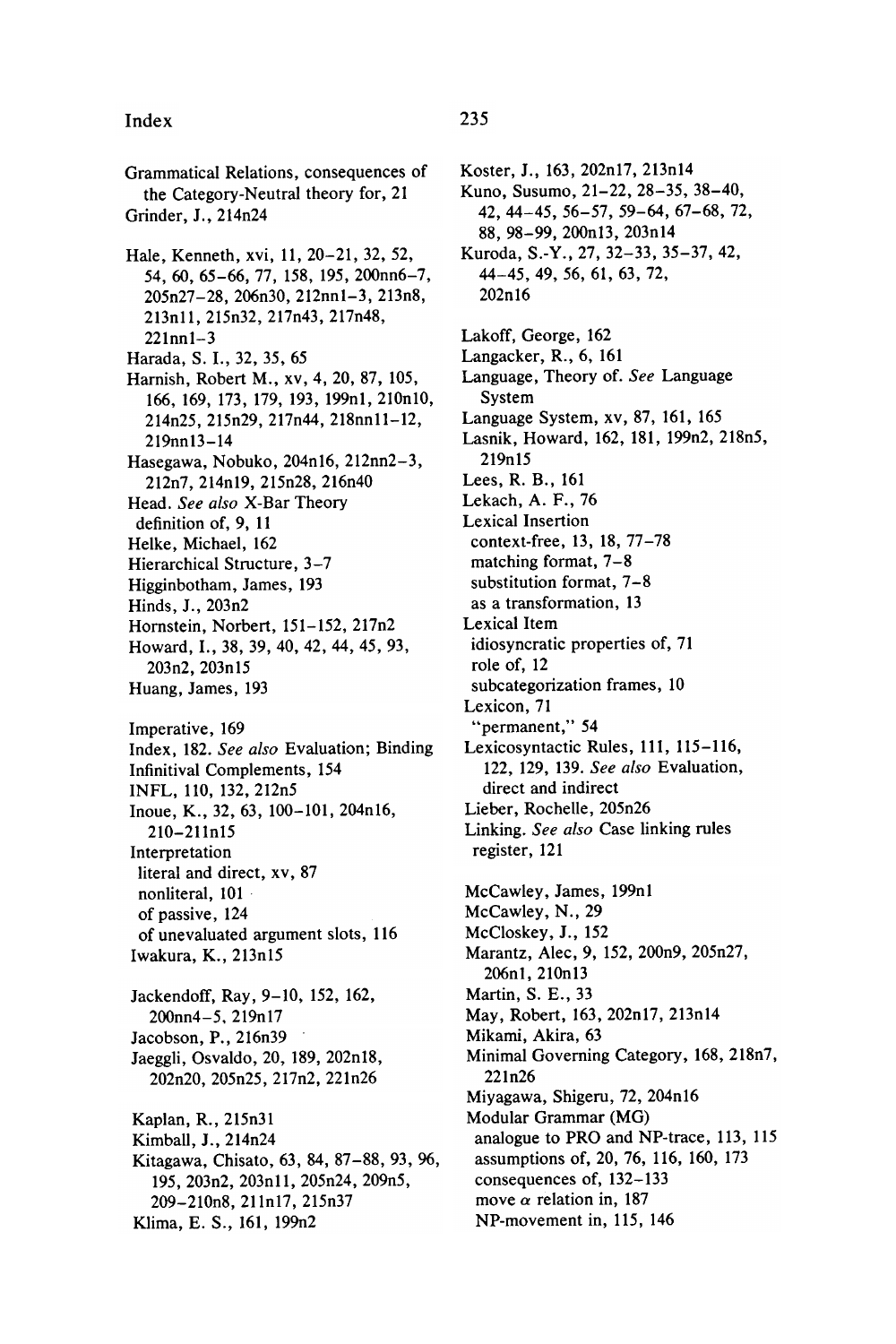Modular Grammar (MG) (cont.) obligatoriness of [NP,S], 113-115 "raising," 125 role of pleonastic elements, 112 S-structure in, 182, 202-203n21 status of INFL in, 212n5 status of NP-trace and PRO in, 161, 182, 192 status of subjacency in, 122, 189 status of S'-deletion in. 191  $\theta$  (theta) criterion in, 112, 147, 149, 189,  $213n10$ Morin, J.-Y., 202n17, 213n14 Morphologically Complex Verbs in Japanese status of, 22 syntax of,  $25-28$ Move  $\alpha$ analogue to, 97 as a condition on antecedent/gap relation, 187-188 subjacency, 147 Newmeyer, F., 200n4 Nishio, Hiroko, 94-96, 99, 209n7 Niyekawa-Howard, A. M., 38-40, 42, 45, 93, 203n15 Node Labeling, 14, 77. See also Feature Percolation Node-Markers, 11-12 Nonconfigurational Language Japanese as a, 22 Nonliterality, 92 NP-Movement in MG theory, 115, 118 in "nonconfigurational" languages, 196 left/right asymmetry of, 151 NP-trace, 23-24. See also "Gaps"; **Empty Categories** as an anaphor, 151 in GB theory,  $183-186$ in MG theory, 113, 132 Oddity due to conflict, 179 involving inversion, 159 involving passive, 150 involving PRO, 139 pragmatic, 88, 177 semantic, 101 Oehrle, Richard T., 94-96, 209n7 Oshima, Shin, 103, 211n19

### 236

Overgeneration, 17, 20, 33, 35, 45, 49,  $60 - 61, 92, 105$ instances of, 37 Partee, B. H., 162 Passive, 38-42, 54-55, 57, 63-71. 187 dative, 67 direct, 26, 29-30 global constraint, 68 indirect, 26-27, 29-30, 38, 81, 84, 93-94, 97, 197 in MG theory, 66-71, 79 promise, 150 rule, 57 uniform and nonuniform account.  $38-42, 64, 93$ word formation, 122 and zibun, 38-42 (see also Zibun) Perlmutter, David, 213n8 Phrase Structure Component, 77 Phrase Structure (PS) Rules, 7. See also Category-Neutral Theory consequences of, (GB theory), 114 as redundancy rules, 10, 19 role of (in GB theory), 10 role of (in MG theory), 10, 21, 31, 43 stripping categorial content from, 10 two functions of, 8 Pleonastic Elements, 133 anaphorically related to S', 136 behavior of, 23 role of, 112, 114 Poser, William, 206n1, 206-207n2 Postal, Paul, 162, 213n8 Pragmatic Inference Rule, 87-88, 93, 95, 97 Pragmatics inferential system, role of, 87 modular, xv, xvi, 87 pragmatic control, 151 role of, 82 Predication English, 111, (def.) 117, (def.) 140 Japanese, 82, 85-86, 90, 95, 97 role of, 119 Williams's version, 151 Predicate Argument Structure (PAS), 20, 47-48, 50-51, 66, 77 Presumptions, referential, 104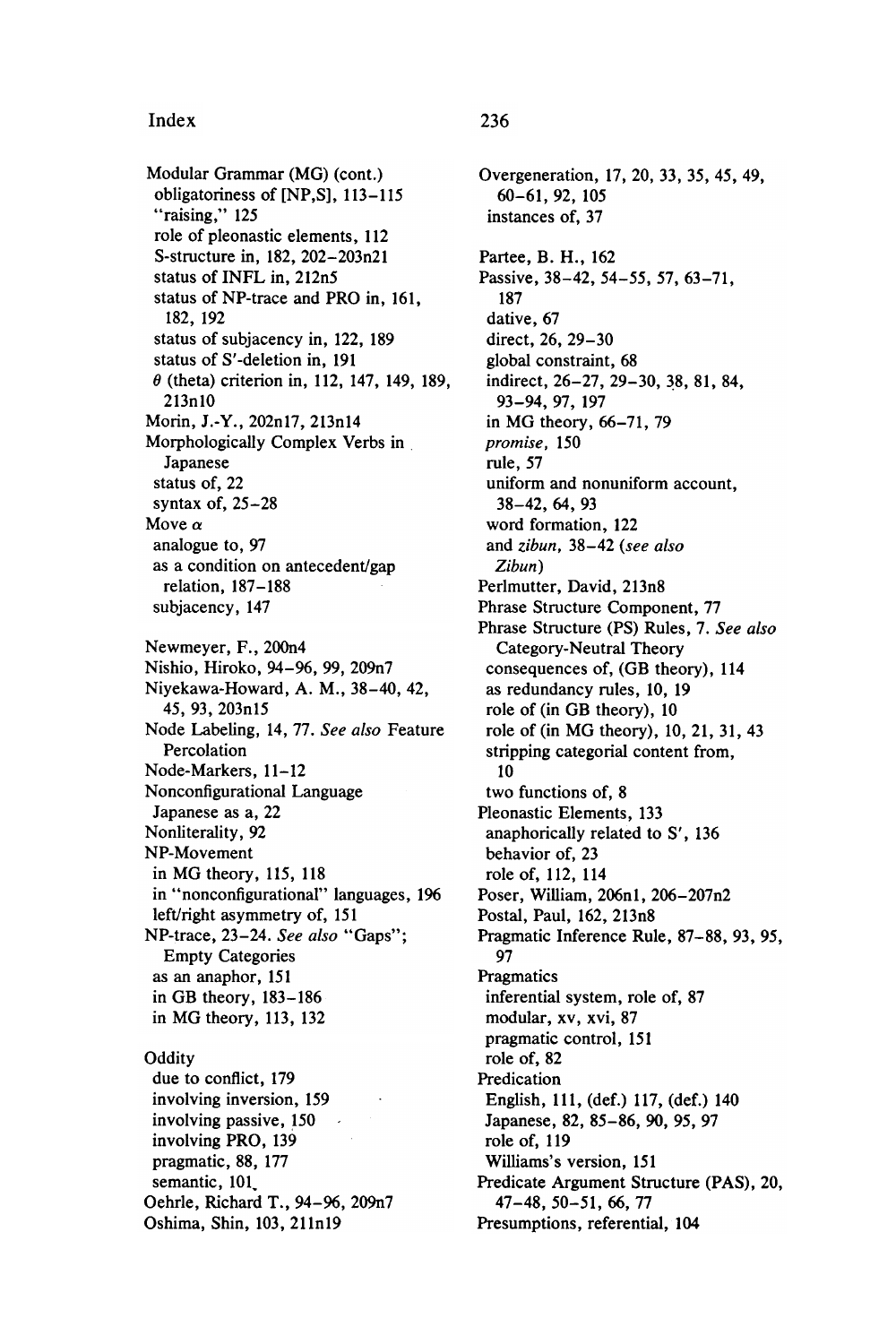Principles (MG theory) coreference/disjoint reference, 168 co-satisfaction (P2), 168 co-satisfaction (P4), 168 disjoint reference, 168 imperative, 169 predicate argument, 168 X-bar, 152 PRO, 23-24, 72, 103, 139. See also "Gaps": Empty Categories in GB theory, 183-186 "long distance" control of, 214n24 in MG theory, 113, 132 Projection Principle, 10, 112, 200n14, 213n12 extended projection principle, 190 Pronouns bound variable interpretation of, 164 as indexicals, 165, 173 indexing of, 168 Pullum, G., 153, 216nn41-42, 217nn46 - 48 Pylyshyn, Z., xv Quine, W. V. O., 211n16 Radford, Andrew,  $4-5$ Reference disjoint (English), 163 disjoint (Japanese), 103 pragmatic (speaker) versus semantic, 167 role of linguistic structure, 166, 182 speaker, 104, 163, 181-182 Referential Index, 163, 165. See also Binding; Anaphora Reflexivization, 22, 28. See also Zibun Reinhart, Tanya, 161-164, 194, 199n2, 218n7 Rewrite Rules. See Phrase Structure (PS) Rules Ross, John R., 40, 162, 216n41 Sag, Ivan, 153, 216n42, 217nn46-48 Saito, Mamoru, 97, 209n6, 210n11 Sanctioning, 112 by case, 112 lexical, 110, 133 overlap, 112 syntactic, 110, 129, 154, 156

Scrambling, 21, 31-32, 43-44, 78 context-free lexical insertion, 78 (see also Lexical Insertion)  $\sigma$  Diacritic,  $102$ interaction with passive, 69 'S' assignment, 66, 77–78 Self, semantics of, 168, 177 Semantic Linking, 50–55, 71, 80–81 NI-Linking, 52, 54, 61, 89 " residue" case markings, 50, 89 S(entence) Node projection of INFL, 152 projection of  $V$ , 9, 15, 19 status of, in MG theory, 152-154 Shibatani, M., 27, 29, 32, 63 S-structure, status of, 24. See also Modular Grammar, S-structure in Stative Verbs, 28 Steele, Susan, 153, 159, 202n17, 213n14, 215n28 , 216n41 , 217nn44 - 45 Stowell, Timothy, 9, 10, 18, 152, 160, 195 , 200nll , 202n19 , 213n15 , 214n20 , 216n41, 217n49 Subjacency, (def.) 188. See also Control bounding nodes, 147 and NP-movement, 147 and NP-trace, 186-187 violations of, 149 Subject, 63-65 Aux inversion , 155- 159 definition of (English), 109 diacritic , ('S'), 63, 65 domain of, 78 of an infinitival, 133 multiple subject (Japanese), 98-99 obligatoriness of, 19, 23, 113-115 phonologically-null, 23 properties of, 33 role of, 22  $S'$  assignment,  $66 - 67$ ,  $69 - 70$ slot, 47 Syntactic Level of Representation, 200 - 201nI4 Taylor, H. M., 200n8 Terminal Node,  $\Delta$ , 13, 20, 72 Thematic Hierarchy, 204n20  $\theta$  (theta) criterion analogue in MG theory, 112 violations of, 111  $\theta$  (theta) theory, 114 Tomoda, Shizuko, 89, 209n6, 210nn11-14